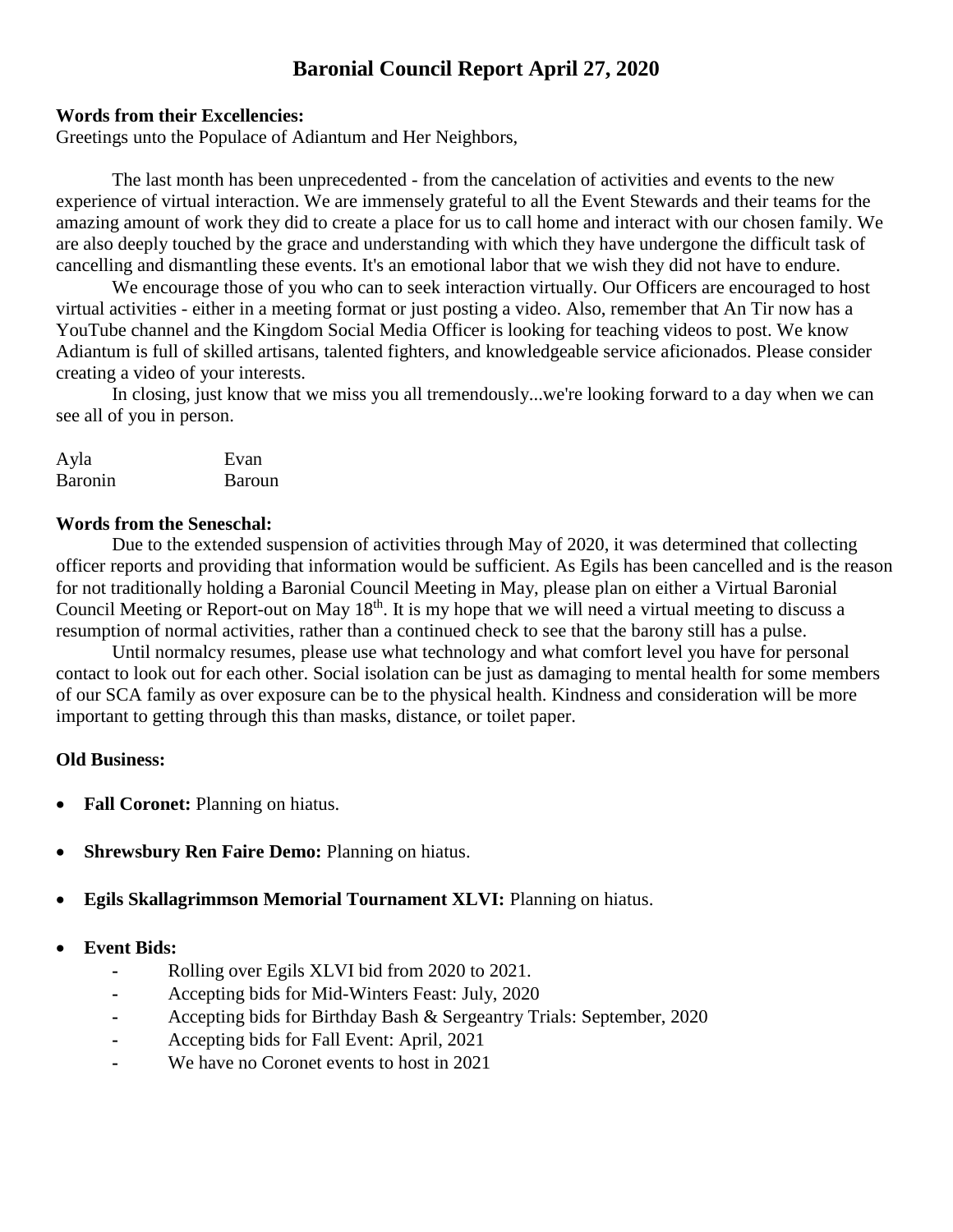### **New Business:**

## **Officer Applications:**

We have several vacancies and others that are coming due for extension or replacement. We will entertain applications when we return to in-person meetings.

If you are interested in Youth Combat or Family Activities, there is a background check requirement. Please announce your intent for either of these early so we can get that process started.

(Open/Vacant Offices: *Archery Marshal*, *Rapier Marshal, Cut & Thrust Marshal, Youth Combat Marshal, and Family Activities Coordinator*).

## **Officer Reports:**

**Arts & Sciences – Alan Bowyer** (Warrant Expires 06/25/2020)**:**

There have been no arts and science activities this month. Our bardic champion has been having an online bardic circle. I hope to follow up, and have A&S nights, if only through Zoom.

- **Chamberlain Thorholfr Egilsson** (Warrant Expires 08/22/2020 (2<sup>nd</sup> extension)): Nothing to report.
- **Chatelaine – Johanna Trewpeny** (Warrant Expires 06/24/2021):

I hope this finds you all safe and well.

I have to report a new response to our Newcomer Survey! Thrilled I was to spread joyous words of anticipation for future fun to a potential new initiate, in the form of a welcome letter.

I have reported my activities for the Quarter in a timely manner to my Principality superior. Thus ends my activities in the pursuit of my Chatelaine's duty.

• **Chronicler – Aine Oshehy** (Warrant Expires 11/25/2021):

I took notes from our online business meeting via teams and posted them. Thanks to Murchadh the special edition of Bicranial Bear dealing with the plague was completed. Turned in my quarterly report on time. That's about it.

**Exchequer – Margaret Alexander** (Warrant Expires 01/28/2021)**:** 

Current balance: \$17,729.27

Ending Balance March 31: \$26,912.26

This month saw a great back and forth-ing with the An Tir and Summits Exchequers, plus the Kingdom PayPal Deputy. I sent Kingdom's share of 12th Night to them. This was a hefty sum beyond what we expected because I did not know (it's not in Exchequer Handbooks, but only in Kingdom Event Handbook) that there was a deadline to send it to them, beyond which we pay an increased percentage of income. They indicated they would be making sure that information got into the usual places an Exchequer would look for information for the future, but did not offer to forgive the penalty.

I submitted a Doomsday Report for 2019 and a 1st Quarter Report for 2020.

We've refunded money to many of the folks who requested refunds for the Egils Preregistrations. I believe there are about 6 folks we still owe checks. The PayPal Deputy will send one more request regarding desired refunds, and in 10 days if gets no response, will send us the remaining PayPal income that was donated. (And then I'll have to figure out how to enter that in the 2nd Quarter Report...?)

I ordered and received new checks this week. I've ordered stamps but have not yet received them.